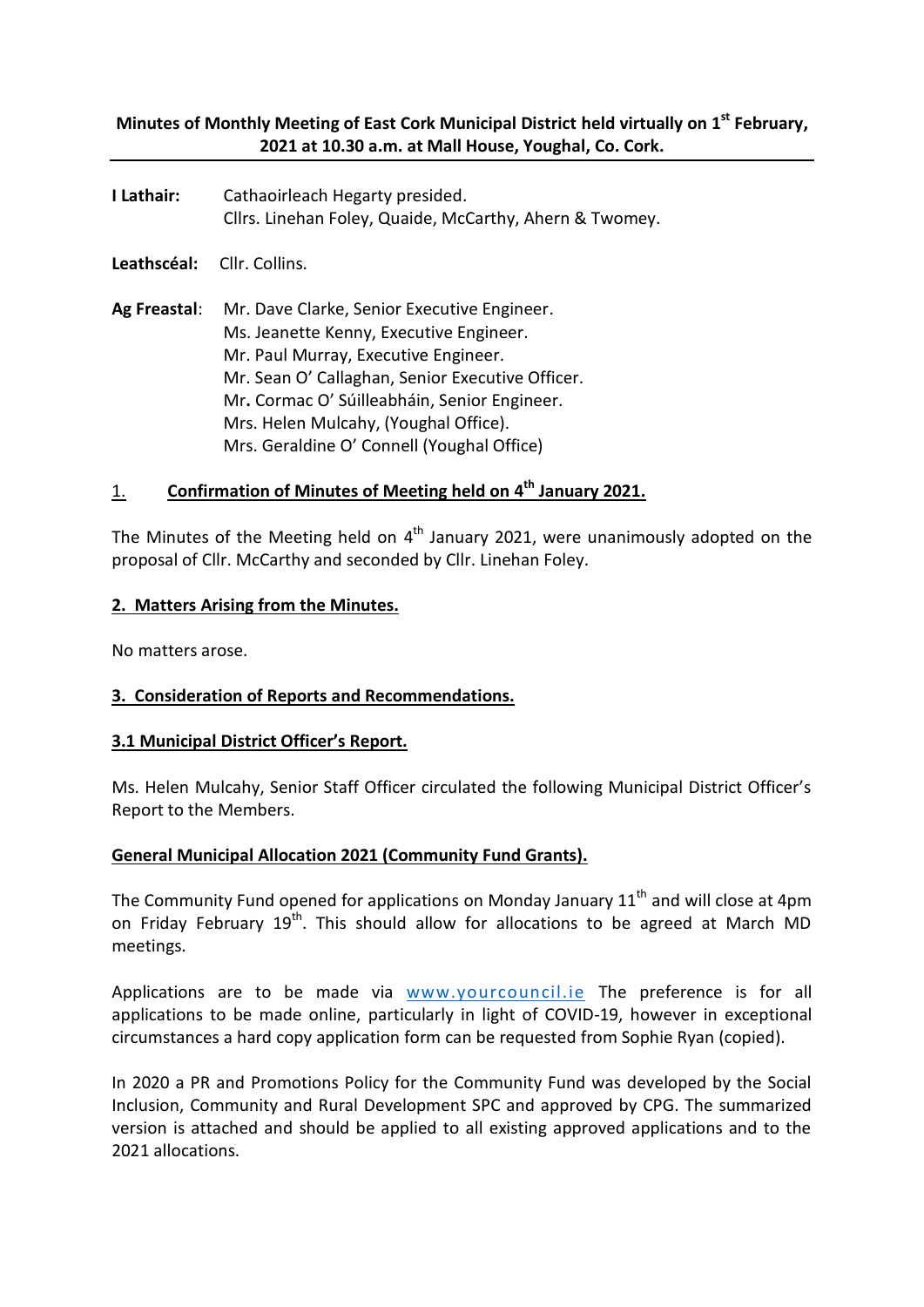The PR and promotions policy refers to the provision of a branded CCC plaque where appropriate. This is to be provided by CCC and displayed by Community Fund recipients. Supplier details, costs etc. for plaques will be provided to each MDO in the coming days by Sarah O' Sullivan.

## **Midleton to Youghal Greenway.**

A contract has now been awarded for the appointment of a Landscape Architect-led team to prepare a Landscape Masterplan and Interpretive Plan to guide the implementation of the project and develop proposals to enhance the unique character and heritage of the line.

Cork County Council is currently progressing the design and procurement for the early construction stages of the project which will be dependent on Covid Level 5 restrictions being lifted or altered.

# **Midleton Town Centre Improved Access & Enhancement Project, Phase 2.**

Members will be aware of the ongoing work being undertaken to finalise the design and tender documentation for this complex project.

Cork County Council have spent the last number of months reviewing draft tender documents and making recommendations to our appointed Consultant regarding necessary changes required to these Draft documents to mitigate against the risk of additional Construction cost, Contractor claims and delays that could be attributed to Cork County Council during the construction phase of the works. It is imperative that the tender documentation issued is as comprehensive and complete as possible to enable contractors to submit fixed tenders prices and remove uncertainty. The final peer review of the documentation is underway and the intention is to advertise the construction contract in Q2 2021. Subject to the completion of a successful tender process, construction should commence in Q3 2021 with completion in Q1 2023.

# **Front Strand Public Convenience & Lifeguard Facility.**

Construction tenders have been received and are currently being assessed. Subject to a successful tender review a contractor will be appointed when the current restrictions are lifted/amended.

# **Youghal RRDF Application (Courthouse) – and Public Realm.**

Regeneration of the Town Centre through public realm renewal and the development of a future vision for the discussed former Courthouse. This funding also provided for the acquisition of the former soup kitchen property which has now been completed.

The Stage 1 Report on the redevelopment of the former Courthouse building incorporating the adjoining discussed shed has been finalised and will now move on to detailed design and planning. The redevelopment will provide a new lease of life for two unused buildings.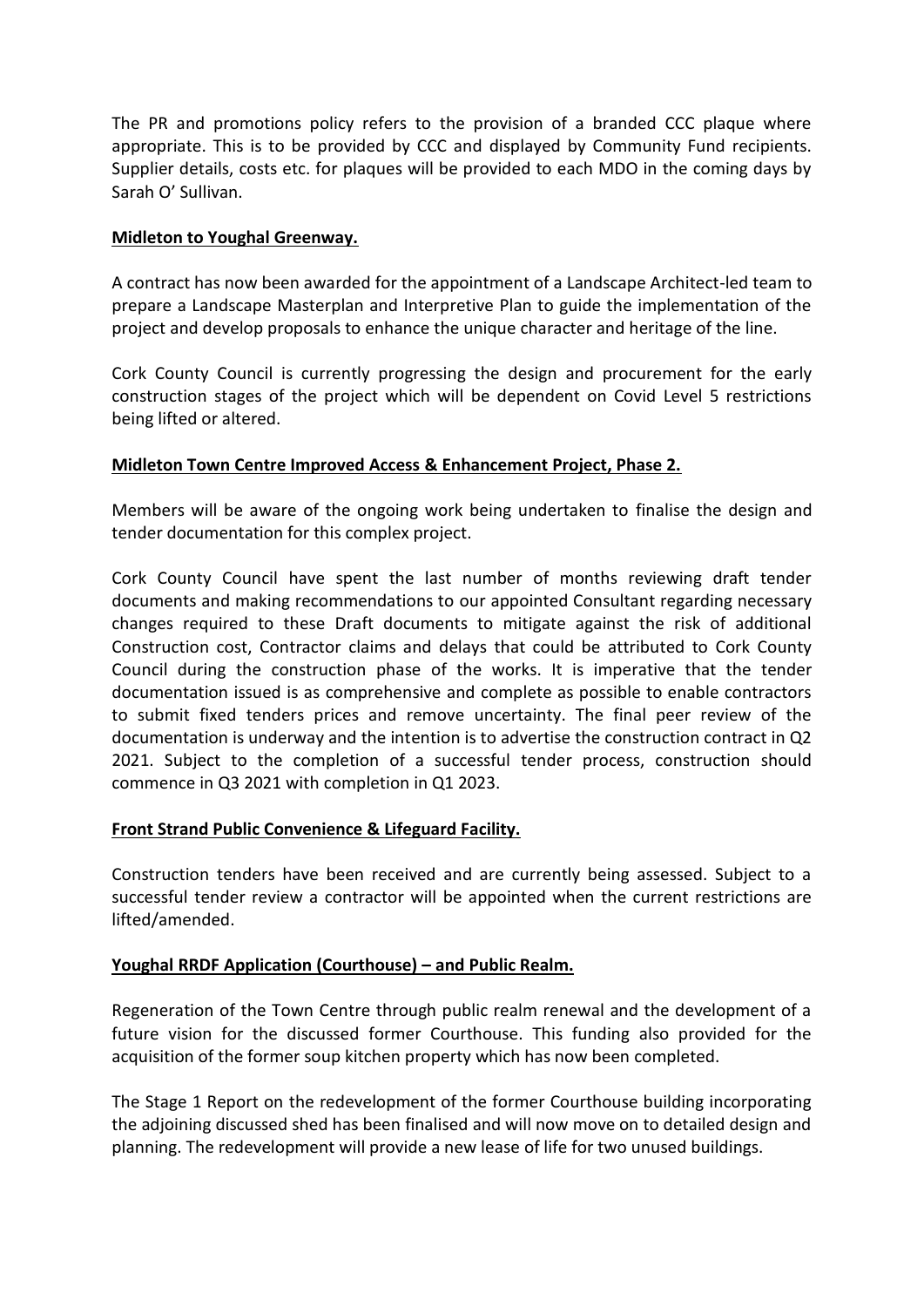The main concept for the refurbished building is a permanent exhibition of a unique collection of household items of historical and social importance spanning the century 1850 to 1950. This collection has been acquired by the Council.

Commencement on the design and planning of the public realm element of the project has commenced.

## **Town & Village Renewal Scheme, 2020.**

#### **Glenbower Wood.**

An application for funding to facilitate the replacement of 3 no. footbridges in Glenbower Wood, Killeagh, has been successful and the Department have allocated €36,000 to this Project. The procurement of the works will commence as soon as construction restrictions as a result of Covid 19 are lifted.

# **Town & Village Renewal Scheme 2020 Accelerated Measures in Response to Covid-19.**

This was a new strand of the Scheme for 2020, focussed on delivering immediate interventions that can be delivered in the short-term to assist towns and villages in adapting to Covid-19. It will target towns and villages with a population of under 10,000.

## **Old Bridewell Gaol, Youghal**

The Council was successful and received a grant of €38,000 for a joint Cork County Council, Youghal Tidy Towns and Tesco Youghal proposal to develop a community garden at the Old Bridewell Gaol, Mill Road, Youghal. The project will consist of a gated community garden including an urban orchard, raised beds, seating and courtyard. Detailed design complete, Invitations for tender have issued. Work will commence as soon as restrictions on construction works are lifted.

# **Castlemartyr.**

A grant of €25,000 has been approved to part fund the development of a linear walkway from Castlemartyr village along the Ladysbridge road to the entrance to Castlemartyr Resort. This project will be undertaken as part of the Village Enhancement Scheme for 2020. A detailed design is currently being drawn up.

# **Accelerated Measure – Large Towns.**

#### **Midleton.**

A grant of €36,000 was approved for the installation of a pedestrian bridge in the Baby's Walk Park and the creation of three access points connecting three public parks (Roxboro Park, Baby's Walk Park and Midleton Lodge Park) in the town centre, improving permeability and interconnectivity of these public amenities. This was originally an initiative proposed under Project ACT (Activating County Towns), 2020, suggested by the Project ACT Town Team for Midleton. Works are 100% complete.

# **PROJECT ACT (Activating County Towns), 2020 – MIDLETON**

The installation of two wheelchair accessible picnic benches, one in Baby's Walk Park and one in Midleton Lodge Park. Funding of €700.00 was approved and benches have been installed.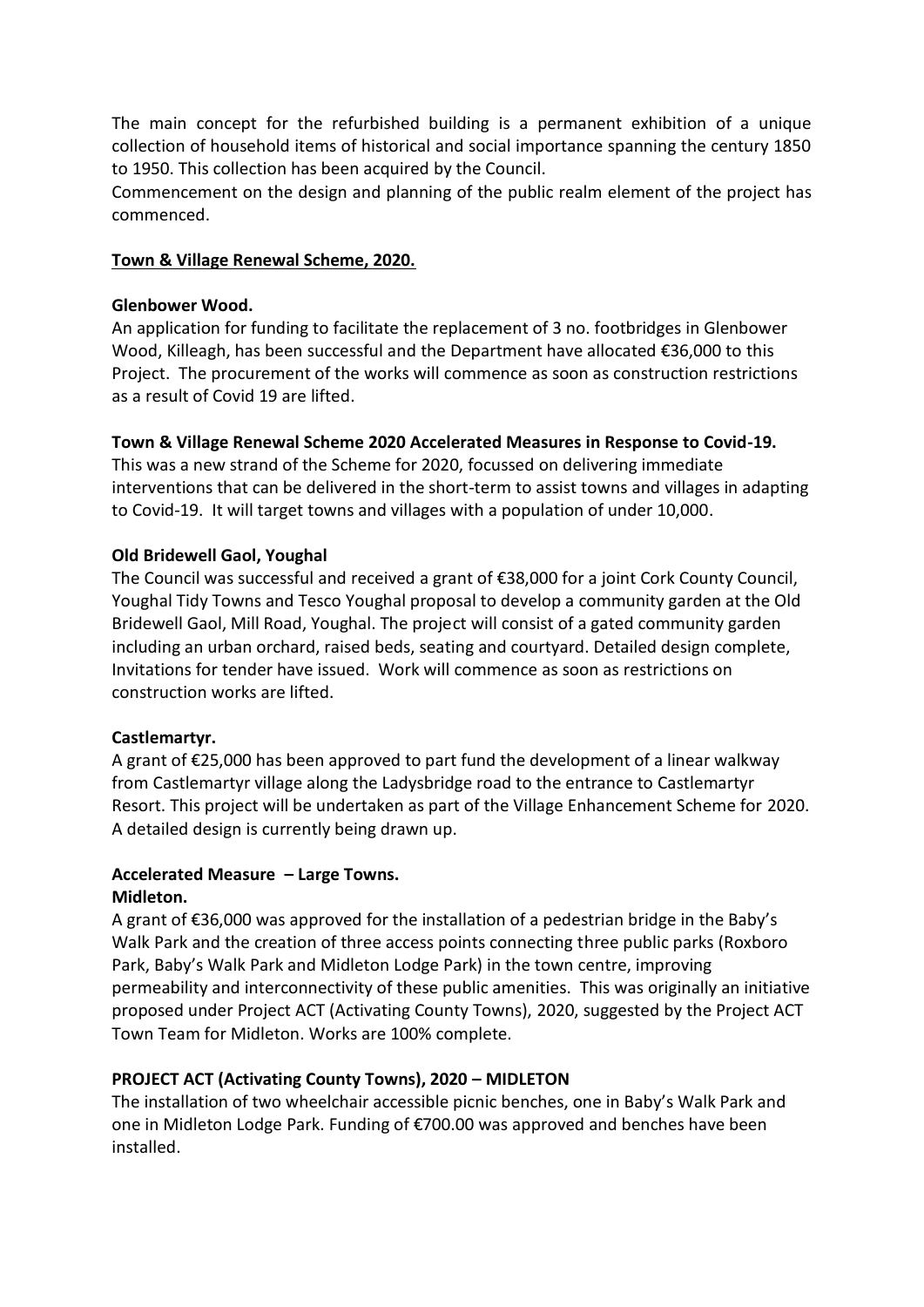The installation of 8 sets of seating and planters combined at various locations throughout the town and in two public parks. Funding of €35,528.00 was approved. Works are 50% complete. Remainder of project will be completed once Level 5 Restrictions are lifted.

The creation of 3 entrances and the installation of a pedestrian bridge to connect three town centre public parks and significantly increase accessibility and permeability of these attractive public open space amenities.

A grant of €36,000 has been approved under the Town & Village Renewal Scheme, 2020, Accelerated Measures Round 3 – Large Towns. Works are 100% complete.

## **Pontoon Walkway.**

As you are aware the upgrade works on the Pontoon Walkway include the widening of the bridge located along the path. When the pathway re-opened in December these works were welcomed by all.

By way of update, fabrication of the bridge is on-going and once complete it will be galvanized. It is currently envisaged that it will be ready for installation in the next 3-4 weeks. Until that time the temporary fencing will remain in place. The structure to be installed is quite substantial and will require the temporary closure of the path for a number of days. It is appreciated that this will discommode users but the final result will be worth the inconvenience. We are currently working with the contractor to ensure the programme for the works minimises the time needed to close the path. Once this has been agreed I will revert with advance notice of the closure and the associated duration.

# **Phase 2 Of Youghal Boardwalk.**

Members will be aware of the significant progress made on Phase 2 of the Boardwalk from Claycastle to Redbarn, which has been the subject of very positive comment. Works have ceased in accordance with the Level 5 requirements. There is approx. 6 weeks work left to complete the project which will commence when the current restrictions are lifted/amended.

# **Outdoor Recreation Infrastructure Scheme.**

This Municipal District submitted two applications for funding:-

Measure 1 – Pathway to Whitebay beach, Roches Point. This application was successful and €20,000 was awarded.

Measure 2 – Peoples Path, Whitegate/Rostellan: An application for works costing €223,000 has been submitted. The successful projects have yet to be announced. I will keep members updated.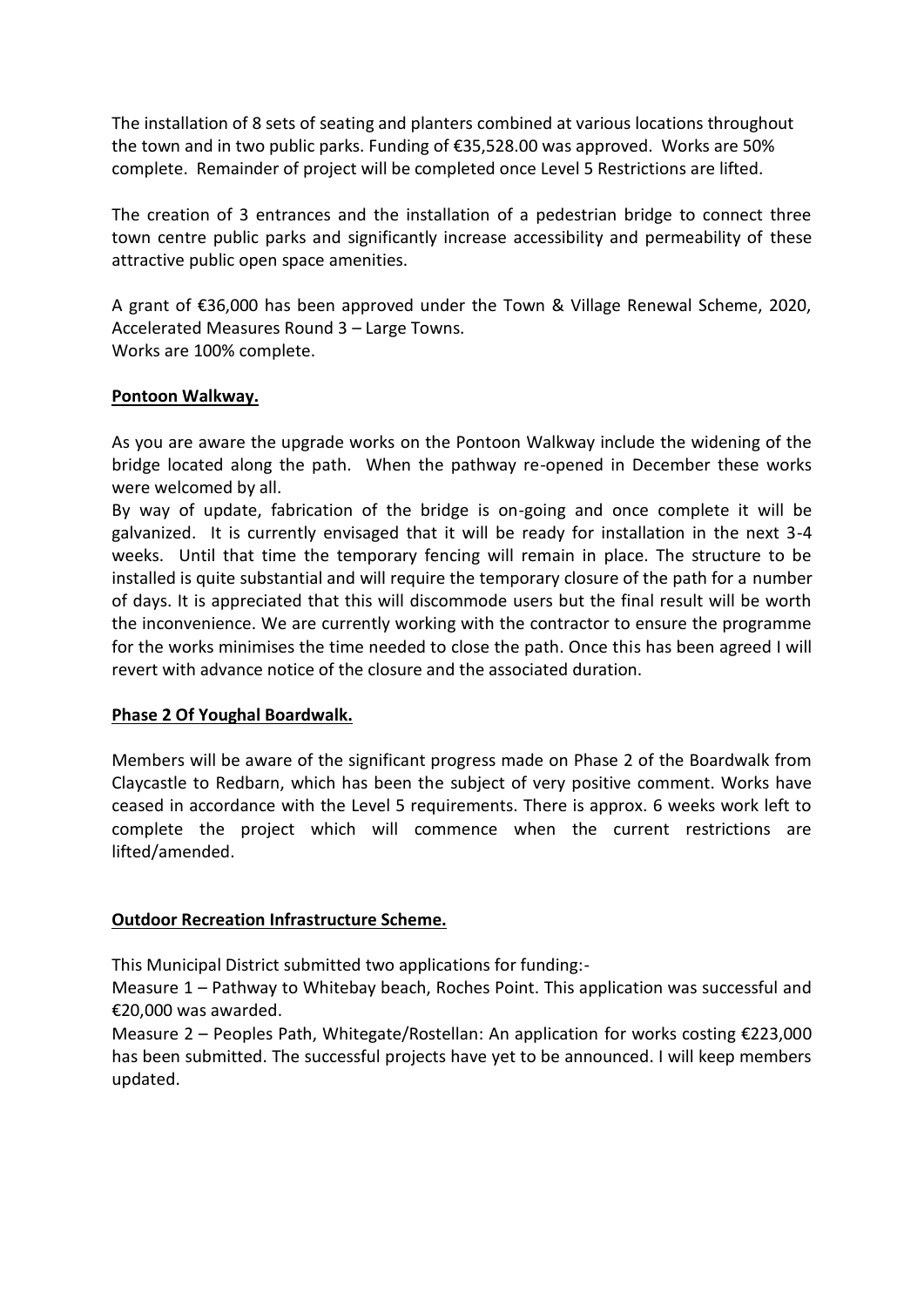## **Village Enhancement Scheme 2021**

Members are aware that this is a Council funded scheme aimed at enhancement in the key villages in the Municipal District. The value of the works cannot exceed €68,500. Members can also include villages from 2021.

2017 Key Village Cloyne – Community Car Park

2018 Key Village Whitegate/Aghada – Enhancements to village green area. Funding set aside for works to be undertaken post Irish Water works.

2019 Key Village Killeagh – Community Car Park

2020 Key Village Castlemartyr – amenity walkway from village to Resort Hotel / Forestry Area.

The Villages in the Municipal District are Mogeely, Dungourney, Ladysbridge, Ballymacoda, Shanagarry/Garryvoe, Saleen, Ballycotton and Churchtown South.

Members are requested to contact Helen Mulcahy, before the next meeting with any proposals for consideration.

This item was marked as read.

## **3.2 Disposal of Land at Woodview Court, Youghal.**

Before notice is given to the Members of Cork County Council in relation to the proposed disposal of property in East Cork the matter is brought to the attention of the Members for the East Cork Municipal District for their consideration. Details are set out in the attached draft notice.

| Situation:                            | Land adjoining No. 17,<br>Woodview Court.<br>Youghal,<br>Co. Cork. |
|---------------------------------------|--------------------------------------------------------------------|
| Area:                                 | $0.00172$ hectares (0.00425 acres) – part of Folio CK77333F.       |
| From Whom Acquired:                   | Previous in Town Council ownership now Cork County Council.        |
| To Whom It Is Proposed<br>To Dispose: | Maria Walsh & Eamon Walsh                                          |
| Consideration:                        | €1,500                                                             |

On the proposal of Cllr. Linehan Foley which was seconded by Cllr. McCarthy the Members had no objection to the proposal.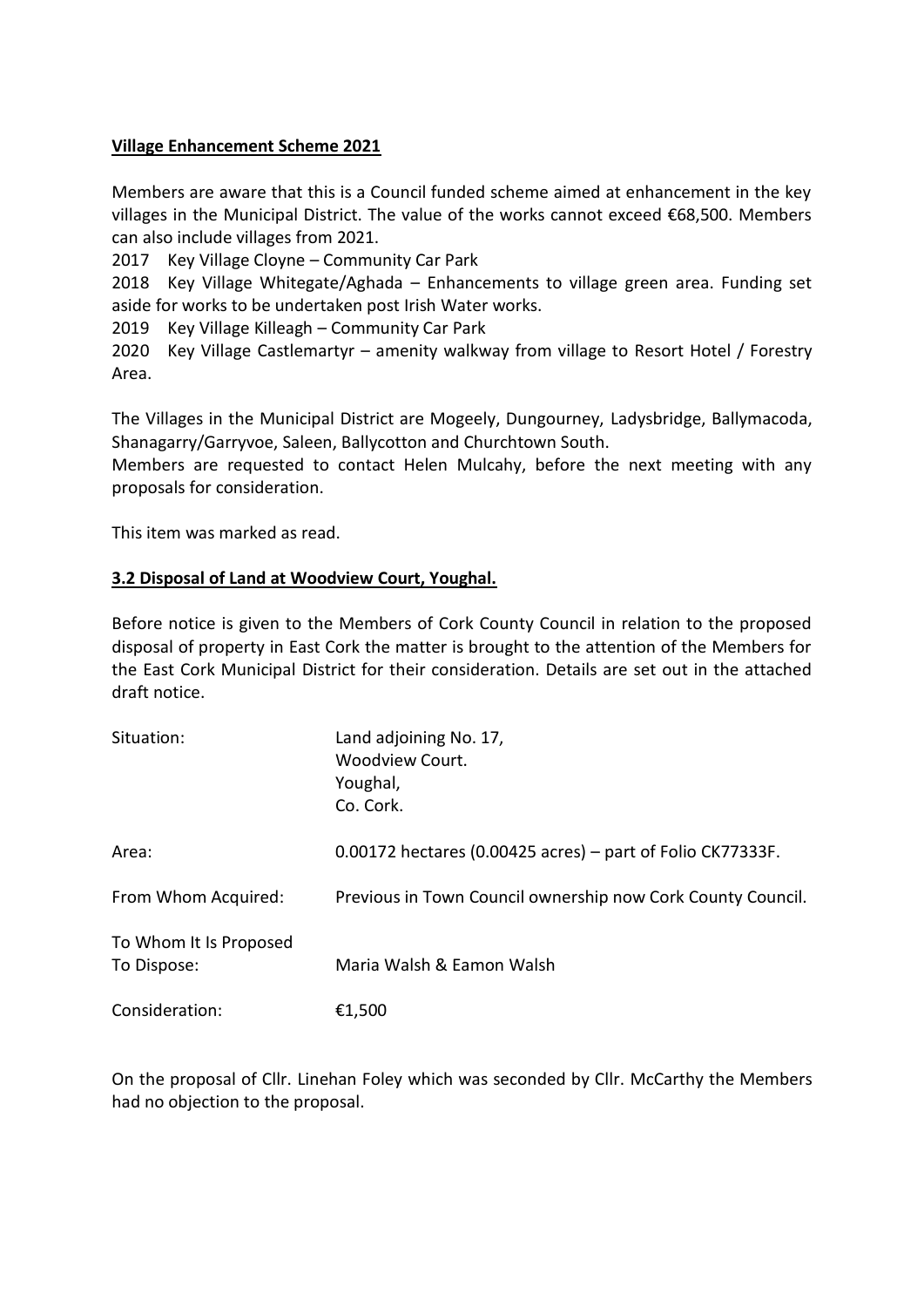# **3.3 Managers Report for Ballinacurra to Midleton Cycleway.**

Mr**.** Cormac O' Súilleabháin, Senior Engineer circulated the Managers Report for the Ballinacurra to Midleton Cycleway and informed the Members that Cork County Council intends to construct a pedestrian and cycle route (hereafter referred to as 'cycleway') which will connect Ballinacurra, Midleton and Water Rock including the residential areas in Ballinacurra, Midleton and Water Rock including the residential areas in Ballinacurra and future residential development in Water Rock with the Town Centre. The scheme connects Gaelscoil Mhainistir Na Corann with the town centre via on off-road greenway. There are other schools located along the route which can also be integrated onto the scheme. The scheme also connects with Midleton Train Station and the Midleton to Youghal Greenway.

The Engineer informed the Members that the proposed route is circa 6.0 km in length and passes through the townlands of Ballinacurra, Midleton, Broomfield West, Knockgriffin, Townparks, Castleredmond, Loughatalia, Garryduff and Oatencake, Co. Cork and stated the purpose of the scheme is to provide safe pedestrian and cycling facilities along the route as well as facilitating a switch to an alternative and sustainable form of transport for the settlements of Ballinacurra and Midleton.

The Members thanked Cormac O' Súilleabháin, Senior Engineer for all his work undertaken on the proposed scheme and stated the scheme is a fantastic initiative and something Cork County Council can be very proud of.

The Engineer informed the Members that there is also great credit due to Dave Clarke, Senior Executive Engineer, Janette Kenny, Executive Engineer and to Seán O' Callaghan, Senior Executive Officer for their input into the scheme.

Cllr. McCarthy asked what is the overall cost of the proposed scheme. The Engineer informed the Members that the scheme is at detail design presently with an estimated cost of 13 - 15 million euro.

On the proposal of Cllr. McCarthy which was seconded by Cllr. Ahern the Members unanimously agreed to complete the Part VIII Planning Process for the Ballinacurra to Midleton Cycleway.

#### **3.4 Proposal for Virtual Celebrations for St. Patrick's Day.**

Ms. Helen Mulcahy, Senior Staff Officer informed the Members that all parades for St. Patrick's Day have been cancelled due to the Coronavirus Pandemic and stated that she is open to any ideas or suggestions on virtual celebrations from the Members. The Senior Staff Officer informed the Members that the Town Hall & the Clock Gate Tower will be lit up green to mark the occasion.

Cllr. Linehan Foley informed the Members that she will liaise with Youghal 4 All in the hope that a special online celebration could be achieved for St. Patrick's Day.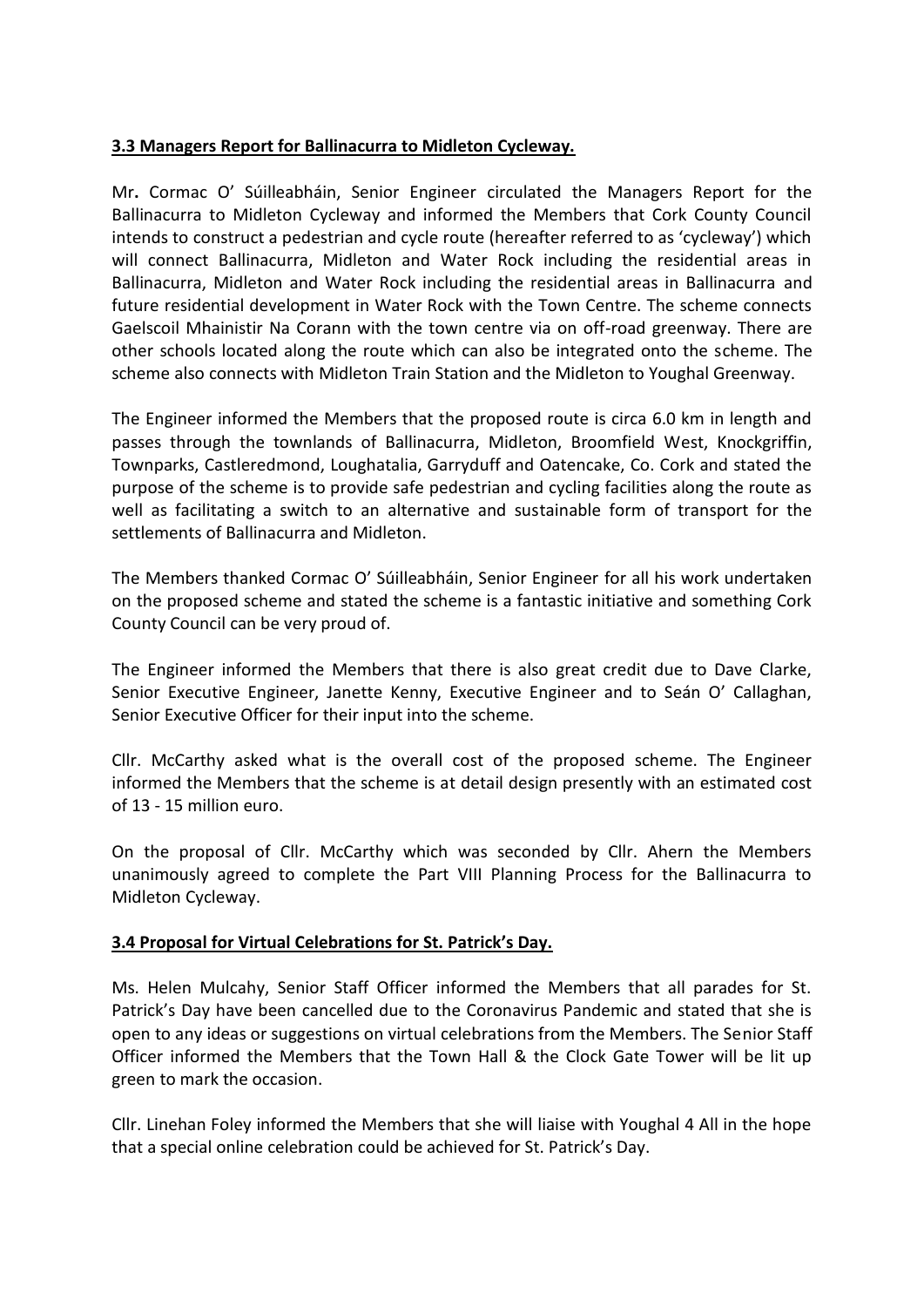Cllr. Hegarty proposed that Members relay their suggestion for discussion at the March meeting of the East Cork Municipal District.

## **3.5 Progress Report on NTA COVID Project ACT Interventions.**

Mr. Dave Clarke, Senior Executive Engineer circulated the following Progress Report on NTS COVID Project ACT Interventions to the Members.

| Municipal<br><b>District</b> | Location             | <b>Description</b>                                                                                                                                                                                                                                         | <b>Estimated</b><br>Project<br>Cost | <b>Status</b>               |
|------------------------------|----------------------|------------------------------------------------------------------------------------------------------------------------------------------------------------------------------------------------------------------------------------------------------------|-------------------------------------|-----------------------------|
| <b>East Cork</b>             | <b>Midleton Town</b> | Intervention A - Main Street (R907),<br>Midleton, Co. Cork - Temporary<br>relocation of the bus stop from<br>outside Midleton Library to a<br>location approximately 200m to the<br>southeast on Main Street opposite<br>the junction with Distillery Lane | €20,000                             | Completed                   |
| <b>East Cork</b>             | Midleton Town        | Intervention B - New controlled<br>pedestrian<br>crossing (zebra)<br>to<br>provide connectivity to bus stops                                                                                                                                               | €25,000                             | Completed                   |
| <b>East Cork</b>             | Midleton Town        | Intervention C - New signalized<br>ramped pedestrian crossing on<br>Youghal Road, Midleton (adjacent<br>to St. Coleman's) widening of<br>footpath between St. Coleman's<br>crossing toward the Rock.                                                       | €46,900                             | Completed                   |
| <b>East Cork</b>             | <b>Youghal Town</b>  | Intervention D - New controlled<br>ramped pedestrian crossing (zebra)<br>at Credit Union                                                                                                                                                                   | €25,000                             | $\eta$ ln<br>Construction"  |
| East Cork                    | <b>Youghal Town</b>  | Intervention E - New controlled<br>ramped pedestrian crossing (zebra)<br>between Fire Station and Mall Lane                                                                                                                                                | €29,000                             | $\eta$ ln<br>Construction"  |
| East Cork                    | <b>Youghal Town</b>  | Intervention F - Upgrade of existing<br>controlled pedestrian crossing at<br><b>Garda Station</b>                                                                                                                                                          | €20,000                             | Completed.                  |
| <b>East Cork</b>             | <b>Youghal Town</b>  | Intervention G - Upgrade of existing<br>controlled pedestrian crossing at<br><b>Strand Church</b>                                                                                                                                                          | €20,000                             | Completed                   |
| <b>East Cork</b>             | <b>Youghal Town</b>  | Intervention $H -$<br>Provision<br>of<br><b>Bollards</b>                                                                                                                                                                                                   | €15,000                             | Procurement<br><b>Stage</b> |

Note\* the pedestrian crossings have been deemed as essential works have been approved to continue during the current Level 5 COVID Restriction.

This item was marked as read.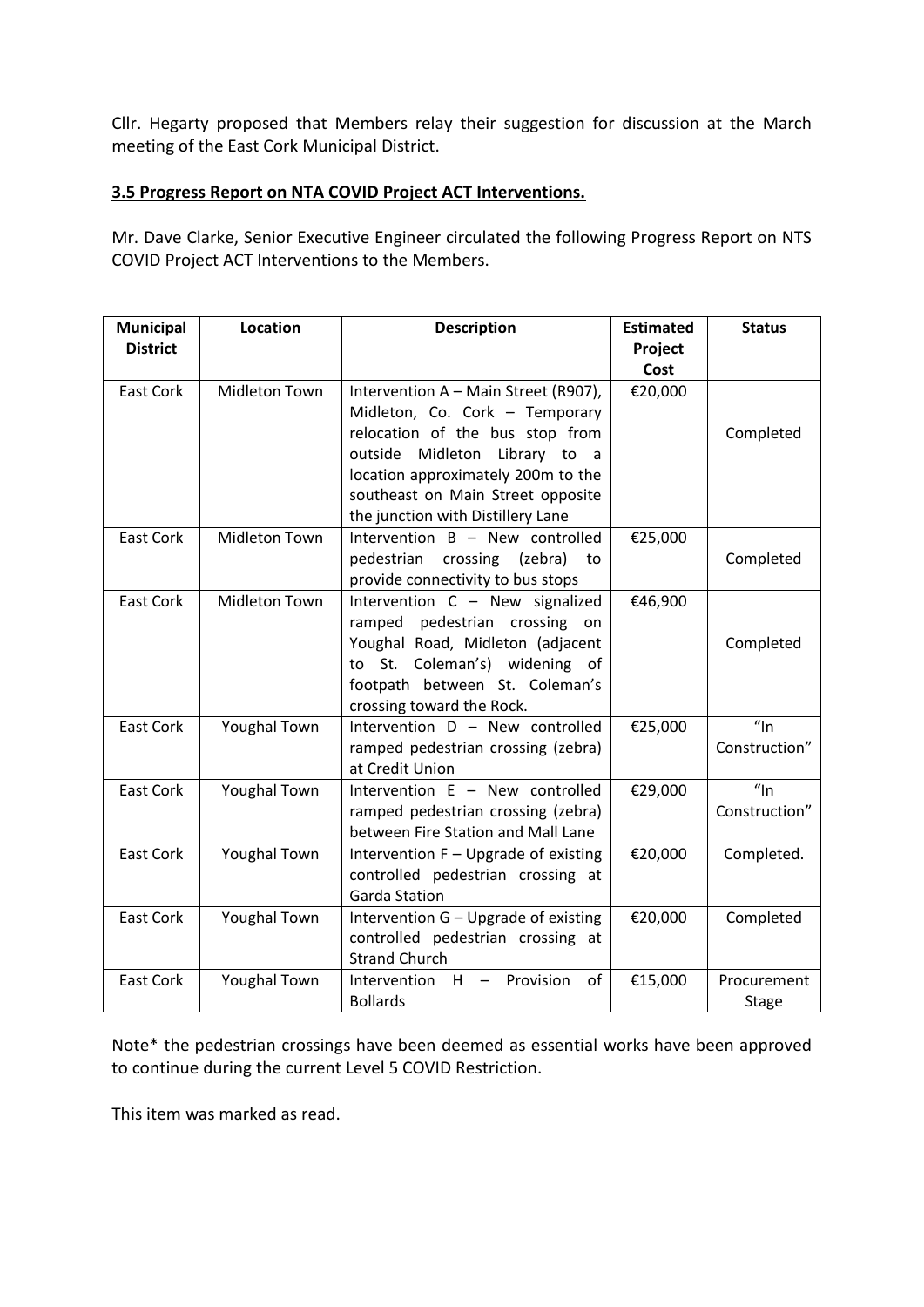# **3.6 Project Report on East Cork MD Active Travel Measures.**

Mr. Dave Clarke, Senior Executive Engineer circulated the following Project Report on East Cork Municipal District Active Travel Measures to the Members.

| East Cork Municipal District - Active Travel Measures - Progress Report 27 <sup>th</sup> January 2021 |                           |                                                         |        |                                          |
|-------------------------------------------------------------------------------------------------------|---------------------------|---------------------------------------------------------|--------|------------------------------------------|
| Road                                                                                                  | Description of            | <b>Details of Active Travel</b>                         | Length | <b>Status</b>                            |
| Number                                                                                                | location of               | Scheme                                                  | (m)    |                                          |
|                                                                                                       | proposed scheme           |                                                         |        |                                          |
| L-3656                                                                                                | Kennel Road,              | Widen existing very narrow                              |        |                                          |
|                                                                                                       | Knockgriffin,             | footpath                                                | 165    | Completed                                |
|                                                                                                       | Midleton                  |                                                         |        |                                          |
| L-3679-0                                                                                              | Cliff Road,               | Resurfacing of shared surface                           |        |                                          |
|                                                                                                       | Ballycotton               | road, provision of road                                 | 635    | Completed*                               |
|                                                                                                       |                           | markings and bicycle stands                             |        |                                          |
| R-626                                                                                                 | Elsinore to Elm           | Reconstruction and widening                             |        |                                          |
|                                                                                                       | Grove, Midleton           | of footpath linking main                                | 80     | Completed                                |
|                                                                                                       |                           | residential area to Educate                             |        |                                          |
|                                                                                                       |                           | <b>Together National School</b>                         |        |                                          |
| L-3805                                                                                                | Castlemartyr to           | Widen existing footpath in                              | 150    | Programmed for 2021                      |
|                                                                                                       | Mogeely Road              | order to improve accessibility                          |        | post Level 5 COVID                       |
|                                                                                                       |                           |                                                         |        | restrictions                             |
| R-907                                                                                                 | <b>Main Street</b>        | Raised controlled pedestrian                            |        |                                          |
|                                                                                                       | Midleton adjacent         | crossing (zebra)                                        | N/A    | Completed                                |
|                                                                                                       | to junction of            |                                                         |        |                                          |
|                                                                                                       | <b>Connolly Street</b>    |                                                         |        |                                          |
| R-632                                                                                                 | Ladysbridge to            | Provision of road markings                              |        |                                          |
|                                                                                                       | Castlemartyr Road         | and bollards to delineate                               | 170    | Completed                                |
|                                                                                                       |                           | footpath                                                |        |                                          |
| L-9425                                                                                                | <b>Broomfield Village</b> | Provision of 2 raised                                   | 700    | Main surfacing                           |
|                                                                                                       | Spine Road                | uncontrolled pedestrian                                 |        | completed. Provision                     |
|                                                                                                       |                           | crossings, 1 controlled raised                          |        | of pedestrian                            |
|                                                                                                       |                           | pedestrian crossing,                                    |        | crossings and                            |
|                                                                                                       |                           | andreplace existing deficient<br>ramps; associated road |        | replacement of                           |
|                                                                                                       |                           |                                                         |        | remaining speed<br>control ramps will be |
|                                                                                                       |                           | resurfacing and relining                                |        | carried out in 2021.                     |
|                                                                                                       |                           |                                                         |        |                                          |
|                                                                                                       |                           |                                                         |        | Section 38 process<br>progressing.       |
| L-3810                                                                                                | Upper Cork Hill,          | Widen existing footpath in                              | 150    | Programmed for 2021                      |
|                                                                                                       | Youghal                   | order to improve accessibility                          |        | post Level 5 COVID                       |
|                                                                                                       |                           |                                                         |        | restrictions.                            |
| L-9528                                                                                                | Store Street,             | New footpath/improved                                   |        |                                          |
|                                                                                                       | Youghal                   | footpaths and associated                                | 75     | Completed.                               |
|                                                                                                       |                           | drainage                                                |        |                                          |
| L-7900-0                                                                                              | Ballyclamasy,             | Provision of new footpath &                             | 135    | Programmed for 2021                      |
|                                                                                                       | Summerfield,              | public lighting                                         |        | post Level COVID                         |
|                                                                                                       | Youghal                   |                                                         |        | restrictions.                            |
|                                                                                                       |                           |                                                         |        |                                          |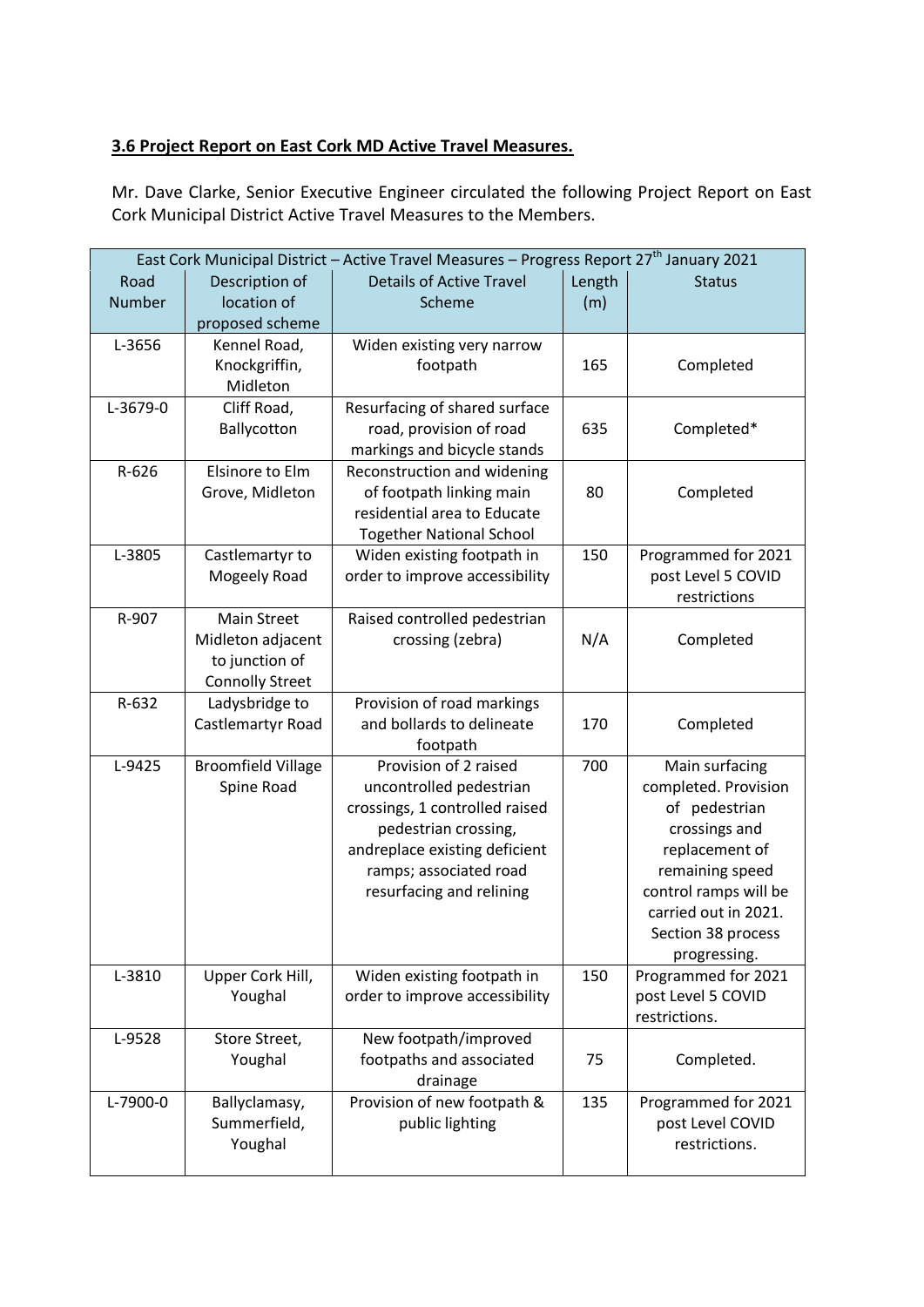| R-634 | Youghal | Relining approach roads to<br>Youghal Town to visually<br>narrow road | 4,000 | Completed. |
|-------|---------|-----------------------------------------------------------------------|-------|------------|
| R-634 | Youghal | Driver feedback signage $-3$<br><b>locations</b>                      | N/A   | Completed  |

This item was marked as read.

## **4. Business Prescribed by Statute.**

None.

## **5. Notices of Motion.**

5.1.1 Cllr. Danielle Twomey, received on  $7<sup>th</sup>$  January 2021.

"Can signage be installed on the new pontoon walkway, Midleton.

1. Signage at each entry point alerting users that there are no bins on the route and that any rubbish must be taken back to their cars/homes.

2. Standard Dog Fouling and litter signage".

Cllr. Susan McCarthy seconded this motion and proposed that a signage and awareness campaign in conjunction with primary school children be mounted similar to that in both Youghal and Cobh.

Cllr. McCarthy also requested that extra litter bins be provided for Midleton Town Centre.

Cllr. Hegarty asked if it was possible to pursue people abusing the situation of dog fouling through CCTV. Ms. Helen Mulcahy, Senior Staff Officer, informed the Members that there is no availability of CCTV in Youghal and stated that Clodagh Meade, Litter Warden is very active in the East Cork area and was behind the school children's competition which was held in both Youghal and Cobh, this could also be initiated in the Midleton area once schools re-open. All Members were in full agreement with this proposal.

5.1.2 Cllr. Danielle Twomey, received on  $8<sup>th</sup>$  February 2021.

"Can this council immediately engage with the Coastal Department in Cork County Council to resolve the serious issue in Ballycronneen/ Ballybrannigan beach of the cliff erosion. Also to contact the Environment Department to remove the abandoned caravan that I have been asking them to remove for 2 years now. Work also needs to be done on the carpark as it has fallen into disrepair".

Cllr. McCarthy seconded this motion and informed the Members that the strip of land which holds the abandoned caravan is privately owned. Cllr. McCarthy requested that we write to the landowner requesting that the caravan be removed.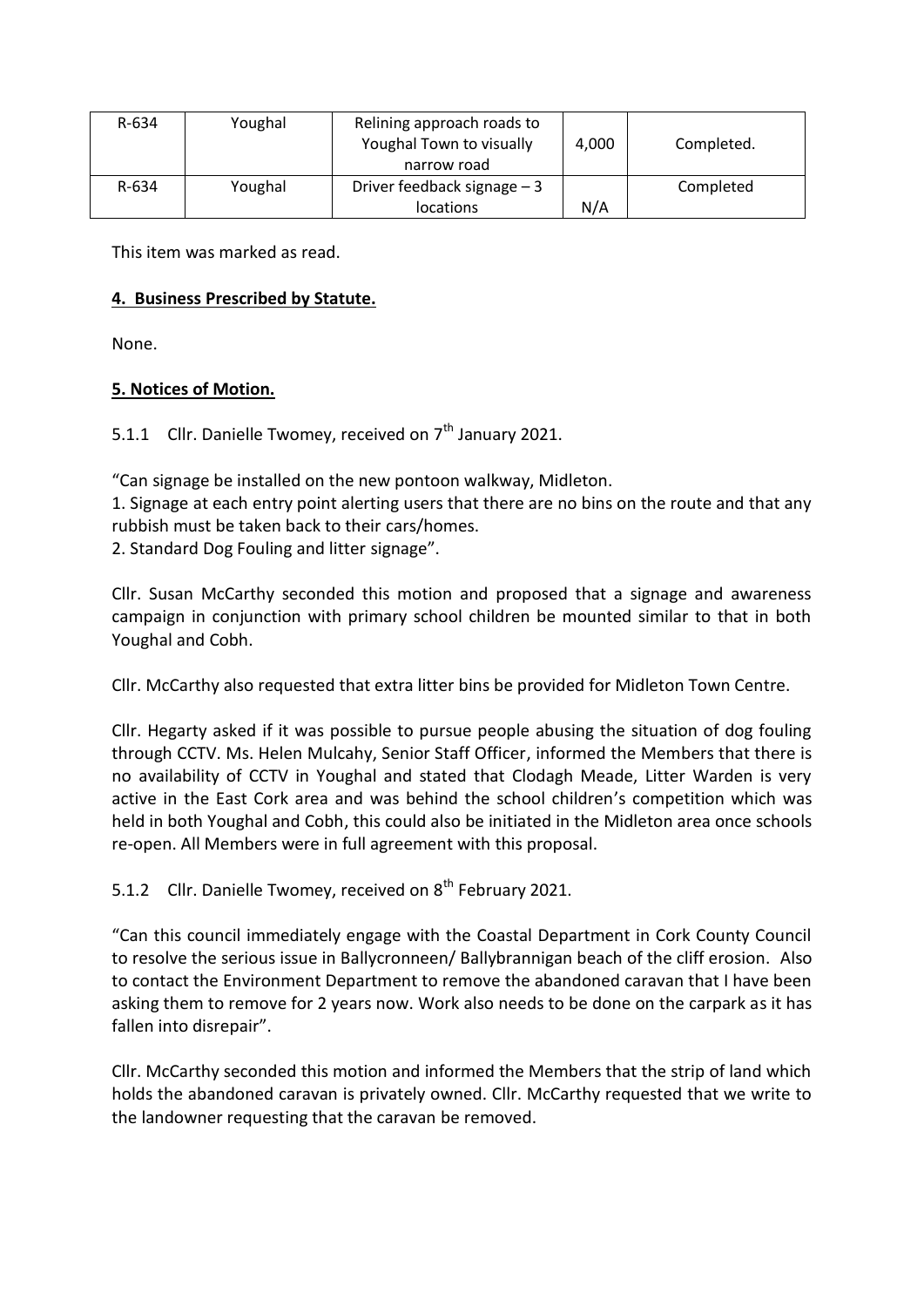Mr. Seán O' Callaghan, Senior Executive Officer informed the Members that the Council has undertaken substantial remedial works at the car park and slipway at Ballybrannigan Beach. The Senior Executive Officer stated that damaged signage on the beach is to be replaced and also informed the Members that the Council's Coastal Management Unit are planning to carry out a full risk assessment with a 3<sup>rd</sup> party on Coastal Erosion Study for the whole of the Cork Council Coastline.

Cllr. Hegarty also supported the motion and requested that Ardnahinch be also taken into consideration as it is littered with potholes.

Cllr. Twomey thanked the Senior Executive Officer for his report.

5.1.3 Cllr. Danielle Twomey, received on 25<sup>th</sup> January 2021.

"Resurfacing works and drainage works severely needed for the Whitegate to Guileen Road. Can this be considered for the 2021 programme, at least on a phased basis".

Cllr. McCarthy seconded this motion.

Mr. Dave Clarke, Senior Executive Engineer informed the Members that extensive drainage works have been carried out on a section of road from Whitegate to Trabolgan over the last 18 months and stated that this road will be considered in future road programmes.

5.1.4 Cllr. Mary Linehan Foley, received on 25<sup>th</sup> January 2021.

"Asking East Cork Municipal District to include Dermot Hurley Estate and section in Ladysbridge in the footpath programme for 2021".

Cllr. Hegarty seconded this motion.

Mr. Dave Clarke, Senior Executive Engineer informed the Members that he is not clear as to what level of funding will be available for footpath repairs for 2021, in the meantime he will list both areas as priorities for repair.

5.1.5 Cllr. Mary Linehan Foley, received on 25<sup>th</sup> January 2021.

"Could we have an update on fines etc. that have been issued by litter warden on dog fouling in the East Cork Municipal District, and maybe draw up a plan to deal with this ongoing issue".

Ms. Helen Mulcahy, senior Staff Officer, informed the Members that 57 Litter Fines were issued in 2020 for illegal dumping and fly tipping.

Mr. Seán O' Callaghan, Senior Executive Officer stated that this is a problem for all Municipal Districts and for all local authorities. He stated that it is very difficult to issue dog fouling fines as the offence needs to be seen with the owner present. The Senior Executive Officer informed the Members that a discussion took place at full Council and Southern Committee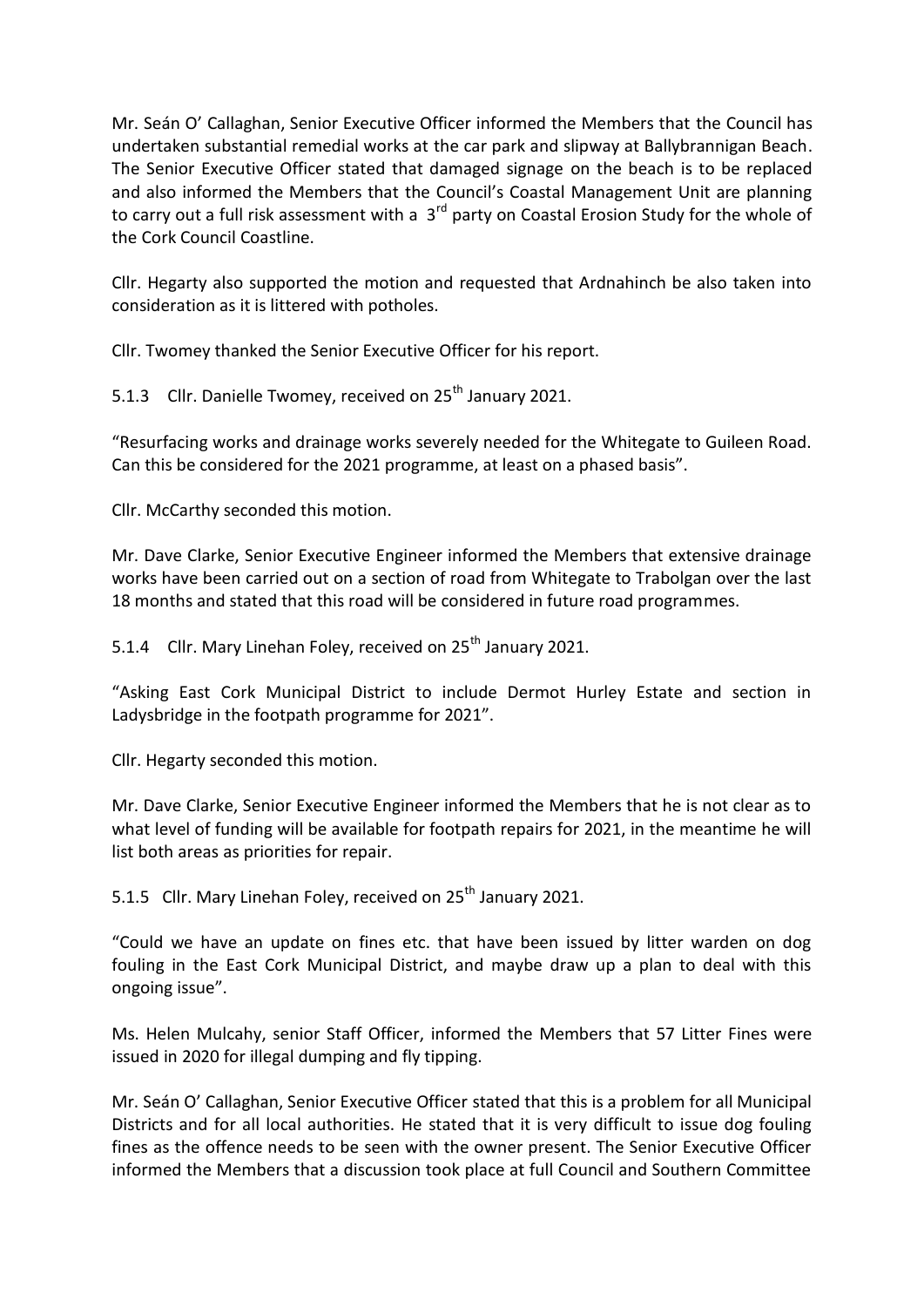to increase education through signage as is in Cobh and Youghal highlighting the dangers of dog fouling and stated that Cork County Council are doing all they can to tackle this ongoing problem and are open to suggestions.

Cllr. Twomey stated that some Council's in the U.K. have set up a task force to tackle this problem.

Cllr. Quaide stated that it is one of the main local issues which does not seem to be resolved and suggested that more bins be made available and also consider graphic signage to highlight the dangers of dog fouling.

Cllr. Ahern stated that culprits need to be named and shamed and informed the Members that in some estates in London there are bins available at each end of the estate which dog fouling bags available in the centre of the estate.

Cllr. Hegarty asked if CCTV could be used to issue fines should members of the public be caught on camera.

Cllr. Linehan Foley thanked the Members for their support and suggested that the motion be amended to Cllr. Twomey's suggestion to set up a task force and proposed that the motion be sent to the Environment Department and Southern Policy Committee. All Members fully agreed with this proposal.

Cllr. McCarthy suggested that an awareness campaign be set up on Social Media and also through broadcasting.

5.1.6 Cllr. Mary Linehan Foley, received on 25<sup>th</sup> January 2021.

"Asking that we invite someone from the national broadband to come in to give us a rundown on the rollout plans in the area".

Cllr. Hegarty Seconded this motion.

Ms. Helen Mulcahy, Senior Staff Officer informed the Members that she will forward the motion to Dan O' Sullivan, Dedicated Broadband Officer.

5.1.7 Cllr. Michael Hegarty, received on  $26<sup>th</sup>$  January 2021.

Road repairs on road from Dungourney Village to Clonmult Village adjacent to Dungourney GAA pitch"'

Mr. Paul Murray, Executive Engineer informed the Members that these works will be complete this week.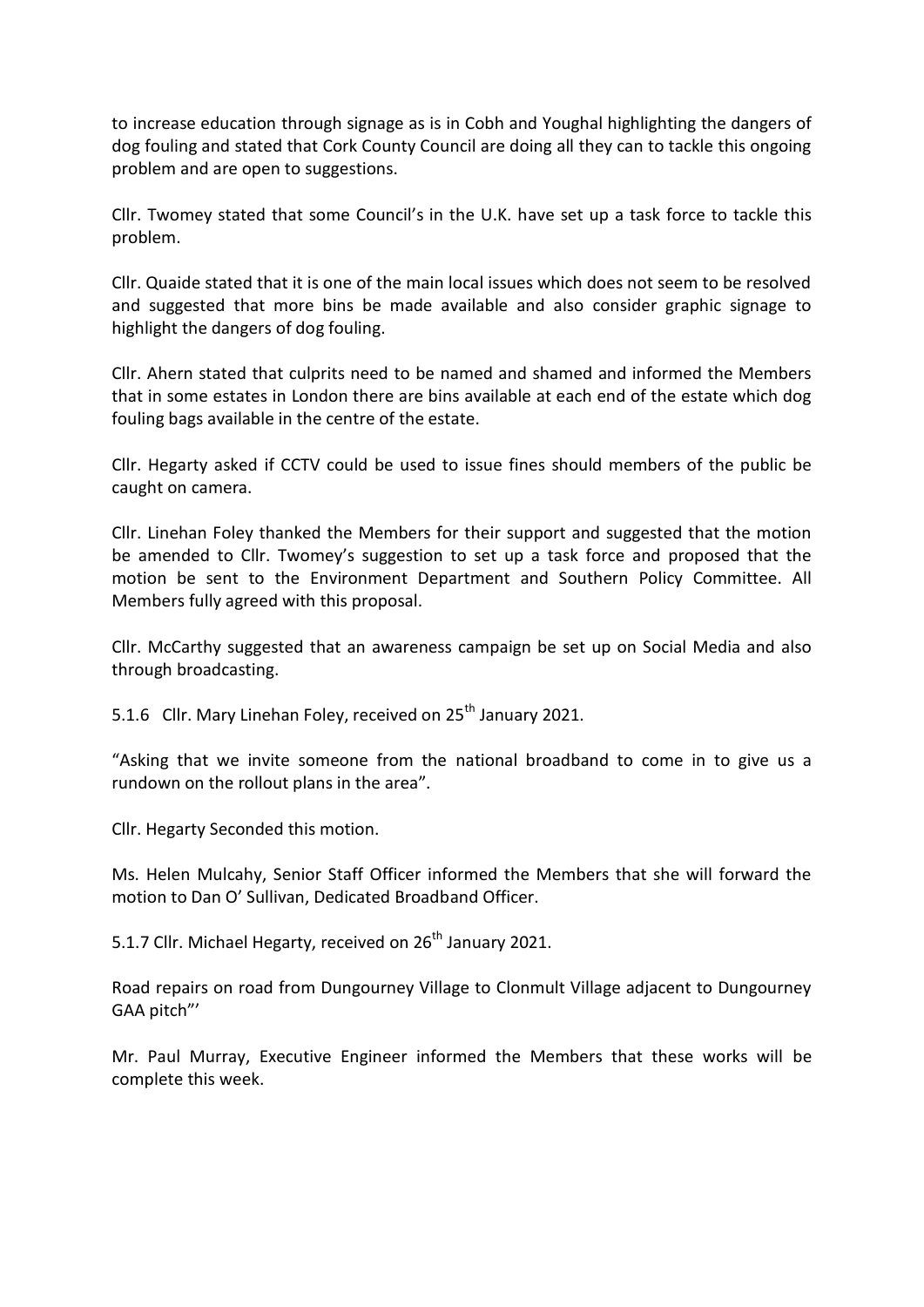5.1.8 Cllr. Michael Hegarty, received on  $26<sup>th</sup>$  January, 2021.

"Road repairs on road from Ballymaloe Cross to Ballyrussell, Sleveen and over to Loughane Cross".

Mr. Paul Murray, Executive Engineer informed the Members that he is awaiting a price for these works from the contractor and once he has received same he will revert back to Cllr. Hegarty.

5.1.9 Cllr. Michael Hegarty, received on 26<sup>th</sup> January 2021.

"That we initiate the process re-naming the footbridge to Ballyannan Woodland Park, Midleton".

Cllrs. McCarthy, Linehan Foley and Ahern fully supported this motion.

Cllr. Hegarty suggested that the footbridge be named after Cllr. Noel Collins who was responsible for getting the bridge built some years ago and also to honour Cllr. Collins 53 continuous years serving as a public representative in Cork County and Midleton town.

Ms. Helen Mulcahy, Senior Staff Officer, agreed to have the plaque made up with appropriate wording.

It was agreed that a special naming ceremony take place in the near future.

5.1.10 Cllr. Liam Quaide, received on  $26<sup>th</sup>$  January, 2021.

"That the Town Development Fund / Amenity Fund would provide the additional €2,500 required to make up the cost of an information panel commemorating the 1920 Midleton ambush on the Main St., a key event in the War of Independence. This proposal was discussed at our March 2020 meeting and our January 2021 meeting. In December the Midleton & Ballinacurra Historical Society was awarded a grant for 50% of the cost by Cork Co. Council's Heritage Office. This information panel - which would be vandal proof and age resistant - would be a significant marker of Midleton's heritage and would enhance the tourism potential of the town."

Cllr. McCarthy seconded this motion.

Mr. Seán O' Callaghan, Senior Executive Officer informed the Members that the  $1<sup>st</sup>$  part of this project will be funded out of the Town Development Fund and suggested that Cllr. Quaide liaise with Helen Mulcahy, Senior Staff Officer, regarding details of same.

5.1.11 Cllr. Susan McCarthy, received on 26<sup>th</sup> January 2021.

"That Council mount a campaign for walkways/paths in the Midleton area similar to that carried out in the towns of Youghal and Cobh on the issue of dog-fouling. The campaign to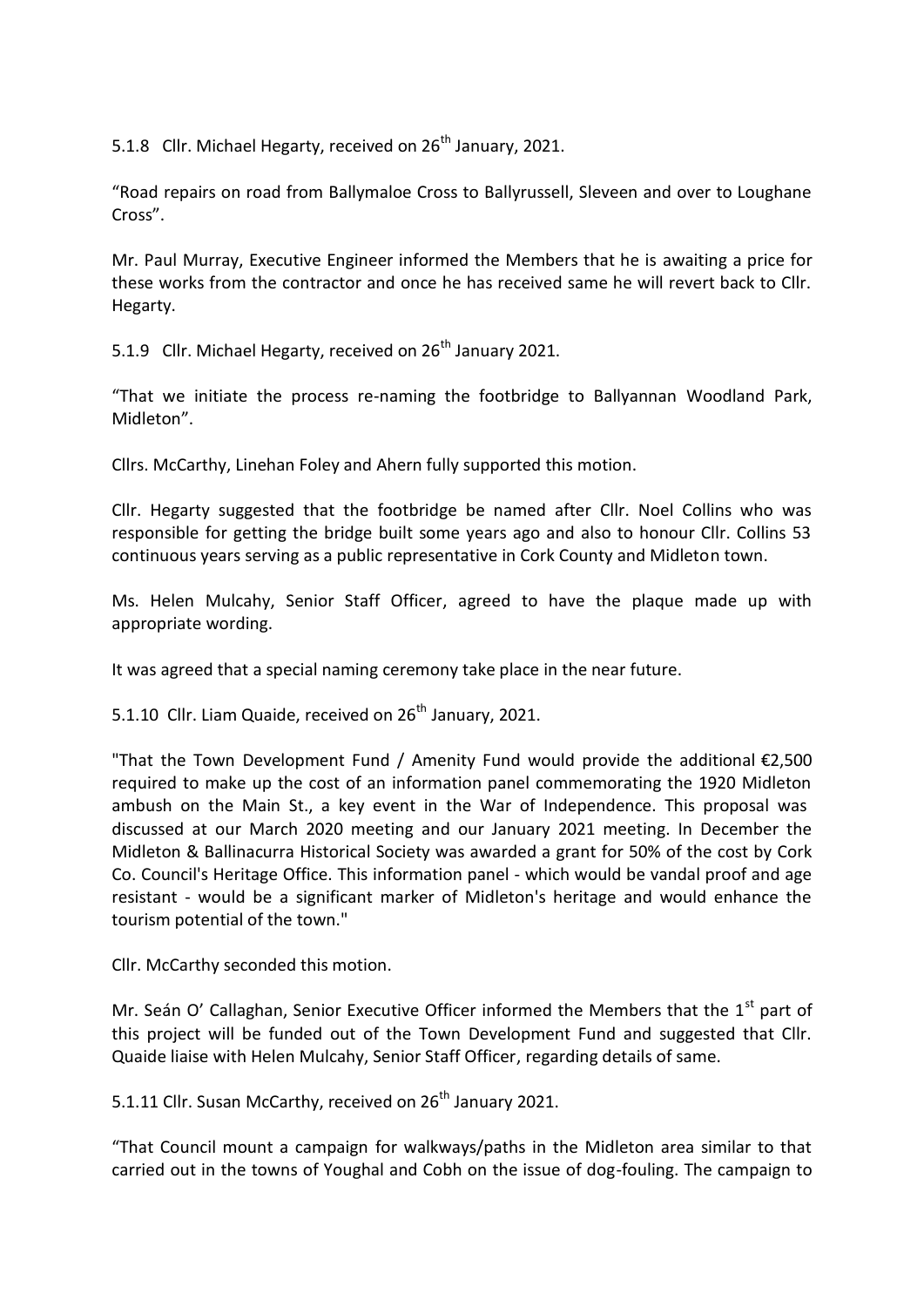have two strands: a) Signage to be erected in conjunction with primary schools to get children involved in design of same and b) Education, through the schools as outlined in part (a) but also awareness campaign to be conducted on all forms of media; print; broadcast and social media".

This was dealt with under motion no. 5.1.1

5.1.12 Cllr. Susan McCarthy, received on 26<sup>th</sup> January, 2021.

That the issue of road safety on the Garryvoe Road at Monacreagh be addressed following the recent accidents there and in advance of a potentially more serious one occurring at that spot in the future".

Cllr. Hegarty seconded this motion and stated that there is a stretch of road from Mullins Cross to Ladysbridge that is extremely dangerous.

Mr. Dave Clarke, Senior Executive Engineer informed the Members that this road is not a priority route on the Council's Winter Maintenance Programme and stated that he will refer this motion to Michael Cotter, Road Safety Officer to see if he can provide a safety crash barrier at this location.

5.1.13 Cllr. Susan McCarthy, received on 26<sup>th</sup> January 2021.

"That some of the general litter bins that have been removed in the town centre be reinstated to accommodate pedestrians in the town especially with the increase in pedestrian and cycle ways planned for the area".

Cllrs. Twomey, Ahern, Quaide and Hegarty seconded this motion.

Cllr. McCarthy asked if both the bins at the Park Hotel and Mill Road be reinstated and also requested that bins be provided for at the side of bus shelters in Midleton town.

Mr. Seán O' Callaghan, Senior Executive Officer informed the Members that there are currently 22 litter bins in Midleton, 3 bins having been removed to make way for Social Distancing, the Senior Executive Officer informed the Members that €284,000 has been spent on street cleaning and litter control in Midleton and also stated that there has been an abuse of litter bins which resulted in staff members having to come out during the  $1<sup>st</sup>$ lockdown to remove the amount of domestic rubbish placed in street bins.

Ms. Helen Mulcahy, Senior Staff Officer, stated that bins had been removed to allow for Social Distancing measures and this position is to be reviewed at a later date.

Cllr. McCarthy thanked Seán for his comments and asked if a review for the provision of extra bins in Midleton especially at points such as bus stops be looked at.

The Senior Executive Officer stated that the Municipal District will look at the possibility of relocating some bins which will be discussed with members.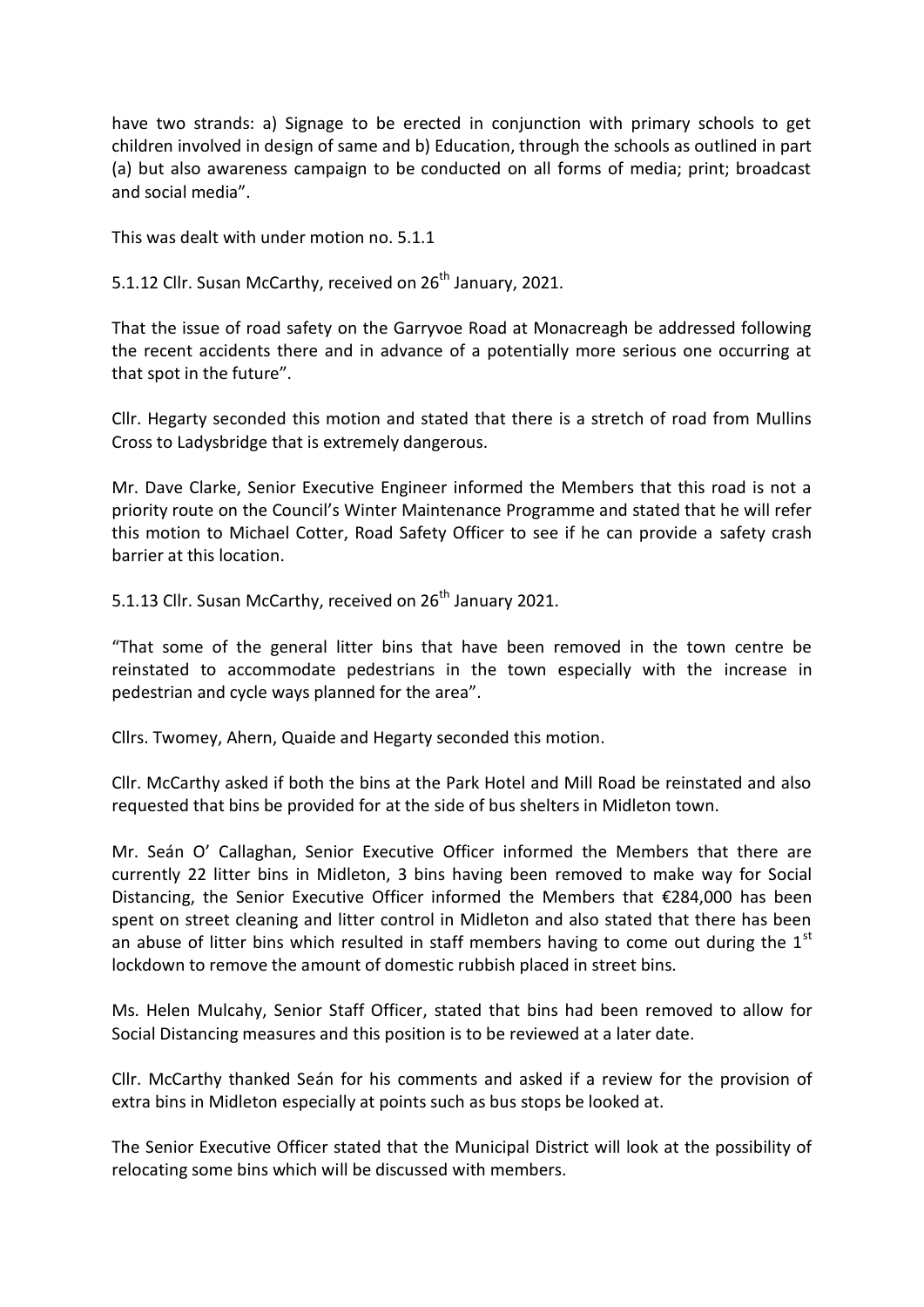5.1.14 Cllr. Ann Marie Ahern, received on 26<sup>th</sup> January 2021.

Update on the road at Caher, Tallow, Co. Cork (Leading to P51 DR77 for identification purposes) following damage on the road as a result of heavy lorries from Coillte Property with the removal of trees.

Cllr. Hegarty seconded this motion.

Mr. Dave Clarke, Senior Executive Engineer informed the Members that this road has been inspected and has been listed for some drainage maintenance and also stated that the road is also a candidate for road strengthening, the Engineer will investigate further what damage has been caused by the forestry operation.

5.1.15 Cllr. Ann Marie Ahern, received on 26<sup>th</sup> January, 2021.

That the Council strictly enforce fines and prosecution for illegal dumping/fly tipping in all areas as it has increased drastically. If it is also possible to embark on a marketing/advertising campaign to highlight illegal dumping"

Cllr. Hegarty seconded this motion.

Mr. Seán O' Callaghan, Senior Executive Officer informed the Members that this motion is a matter for the Environment Department to undertake or could be raised at Southern Committee.

Cllr. Ahern agreed to raise the matter at Southern Committee.

5.1.16 Cllr. Ann Marie Ahern, received on 26<sup>th</sup> January 2021.

"That this Municipal District Council call on the Minister for Housing, Local Government and Heritage to publish revised wind energy development guidelines as soon as possible due to the current guidelines being severely outdated".

Cllr. McCarthy seconded this motion.

6. Correspondence.

None.

7. Any Other Business.

1. Cllr. Linehan Foley informed the Members that she had received an email from Michael Brookes requesting an update on the Slob Bank, Barry's Lane, the quayside and the commemoration plaque for the Golf Links Road.

Ms. Helen Mulcahy, Senior Staff Officer, gave the Members the following report: